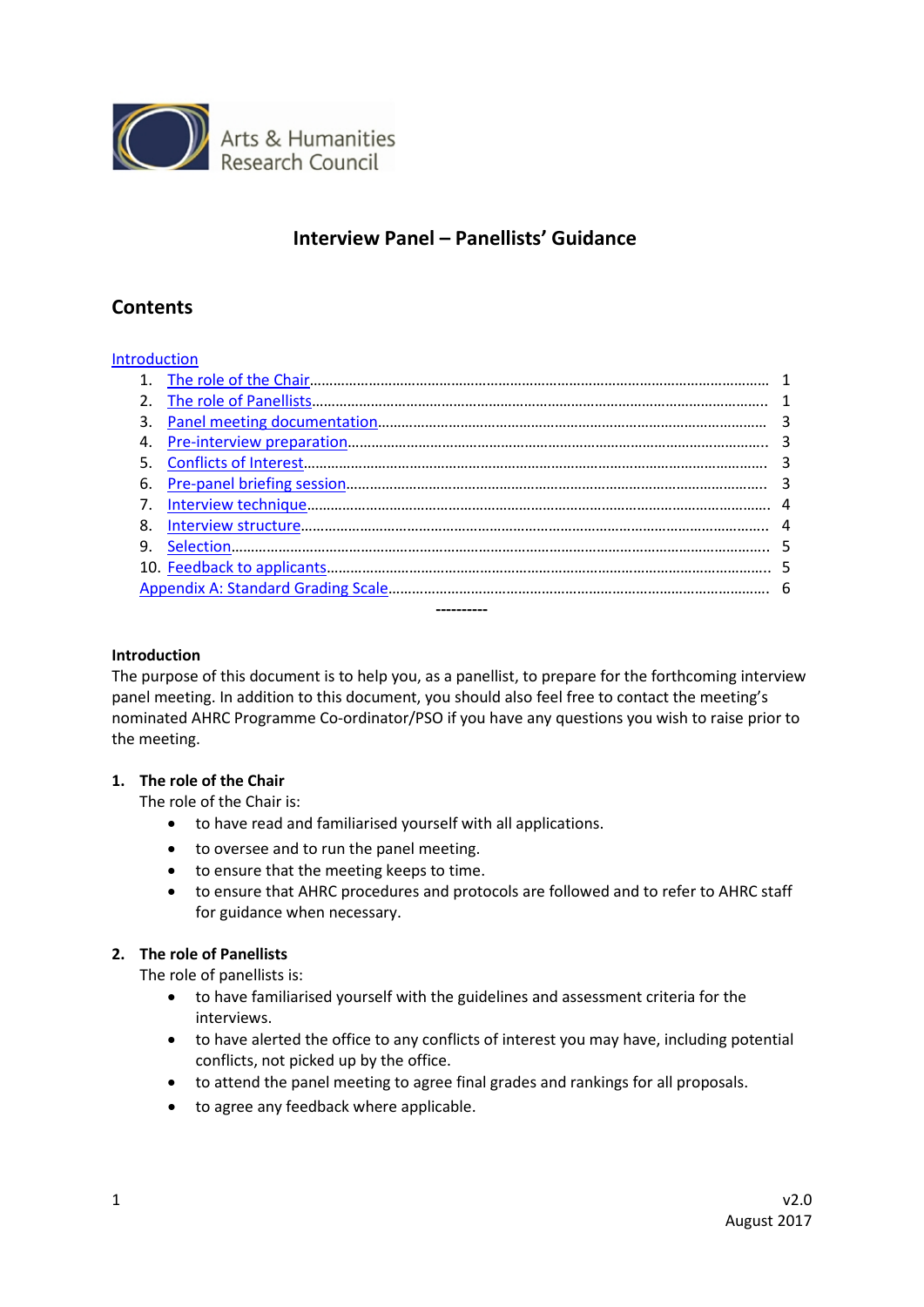In undertaking the above tasks, panellists are expected to:

- exercise their knowledge, judgement and expertise in order to reach clear, sound, evidencebased decisions.
- treat all applications as strictly confidential at all times.
- be always fair and objective, and to adhere to [Research Council Equality and Diversity Policy](http://www.ahrc.ac.uk/peerreview/resources/reviewprocess/reviewerguidance/equality-diversity/) which states that:

The UK Research Councils are committed to eliminating unlawful discrimination and promoting equality of opportunity and good relations across and between the defined equalities groups in all of their relevant functions.

Accordingly no eligible job applicant, funding applicant, employee or external stakeholder including members of the public should receive less favourable treatment on the grounds of:

- gender
- marital status
- sexual orientation
- gender re-assignment
- race
- colour
- nationality
- ethnicity or national origins
- religion or similar philosophical belief
- spent criminal conviction
- age
- disability

Equally, all applications must be assessed on equal terms, regardless of the sex, age, and/or ethnicity of the applicant. Applications must therefore be assessed on their merits, in accordance with the criteria and the aims and objectives set.

# **Code of Conduct**

AHRC is committed to ensuring that our decision making is fair, robust, transparent and credible. We are also committed to raising awareness of and taking steps to remove the impact of unintentional bias in our systems, processes, behaviours and culture and to ensuring that our funding is not influenced by, for example, the gender of the applicant or by other protected characteristics.

# **Safeguarding decision making**

AHRC is committed to ensuring that those who make funding decisions recognise the factors that introduce risk into the decision making process. To do this, it is important to be aware of and take steps to remove any impact of unintentional bias in our processes, behaviours and culture. We know that pressure to make decisions, time pressures, high cognitive load and tiredness all create conditions that introduce the risk of unintentional bias.

Many of these factors could be present in the panel meeting; therefore we ask that you are aware of this risk and safe guard the panel's recommendation by taking the actions described below:

- All applications must be assessed on equal terms, and objectively assessed on their merits using the criteria set.
- Decisions must be evidence-based and based on all the information provided.
- Question and challenge cultural stereotypes and bias, as well as being prepared to be challenged.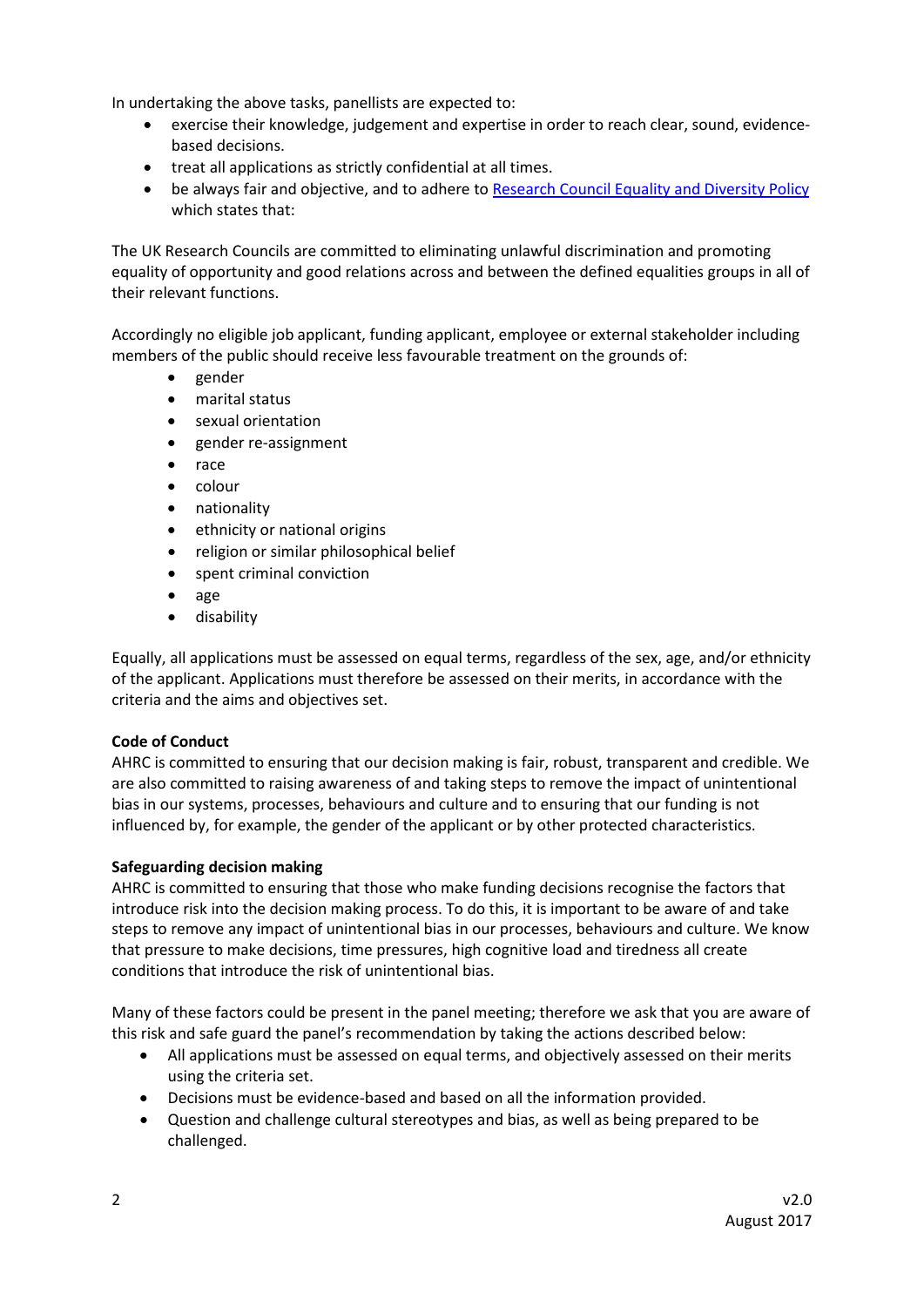- Be aware that working with a high cognitive load, with time pressures and the need to make quick decisions, creates conditions for bias which could have an impact on decision-making.
- Try to slow down the speed of your decision making, allowing sufficient time for discussion of each application
- Reconsider the reasons for your decisions, recognising that they may be post-hoc justifications.
- Question cultural stereotypes and be open to seeing what is new and unfamiliar.
- Remember you are unlikely to be fairer and less prejudiced than the average person.
- You can detect unconscious bias more easily in others than in yourself so all panel members should feel able to call out bias when they see it.

For further information, the Royal Society has issued a Briefing and video on unconscious bias: [https://royalsociety.org/topics-policy/publications/2015/unconscious-bias/\)](https://royalsociety.org/topics-policy/publications/2015/unconscious-bias/).

Applications are submitted to the AHRC in confidence and may contain confidential information and personal data belonging to the applicant and others mentioned in the application. Please ensure therefore that all applications are treated confidentially, [referring to the AHRC website](http://www.ahrc.ac.uk/about/policies/) for further guidance on confidentiality, data protection, and freedom of information.

# <span id="page-2-0"></span>**3. Panel meeting documentation**

You will have been supplied with:

- Interview Panel Meeting Agenda
- Interview Panel Format
- Assessment Form
- Call Documentation
- Full Proposals, including Gantt Charts, Technical Plans, CVs etc.

If any documentation is missing, please contact the relevant team within the AHRC.

#### <span id="page-2-1"></span>**4. Pre-interview preparation**

Please read through all the applications and consider their content in preparation for the Interview Panel meeting. The applications have been sent for peer review and the reviewers' comments are attached along with any PI response received. At this point we are asking you to moderate – not re-review - the reviews and the PI response and to consider and assign the proposals an initial grade on the assessment form against the grading scale attached at Annex A.

The AHRC does not require you to submit comments and scores in advance of the interviews; however the assessment form has been included for you to use when recording your grades and thoughts (If you have printed it out, you will be asked to leave it behind at the end of the meeting when it will be destroyed along with any paper copies of applications and other documentation).

#### <span id="page-2-2"></span>**5. Conflicts of interest**

It is possible that you may have a connection with the PI or Co-I that we are not aware of and we would therefore ask that, on receiving the set of proposals, you have a quick look at them to check whether such a conflict of interest exists. If this is the case, the conflict of interest must be disclosed and you should inform the AHRC as soon as possible. Examples of what might be considered a conflict of interest can be found on th[e website](http://www.ahrc.ac.uk/peerreview/resources/reviewprocess/reviewerguidance/conflictsofinterest/) but this is not an exhaustive list and you should contact us if you are unsure.

#### <span id="page-2-3"></span>**6. Pre-panel briefing session**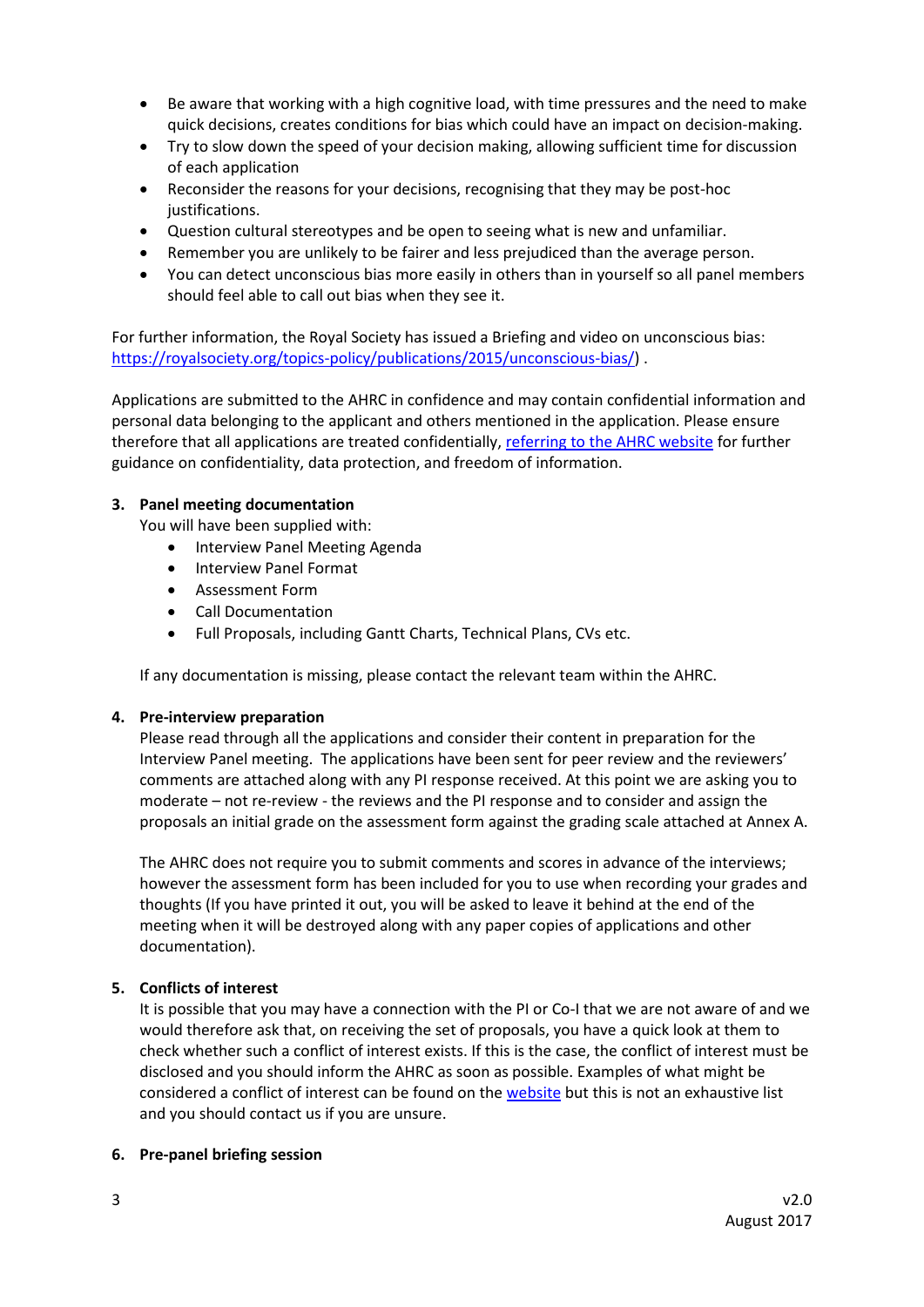A briefing session will take place before the first interview. This may take the form of a moderating panel. See our [guidance for moderating panellists.](https://ahrc.ukri.org/peerreview/panels/panellistsguidance/)

During the session the panellists will**:** 

- have an initial discussion of their views and grades for each proposal.
- consider how to address any information that is unclear or incomplete, as raised through peer review.
- consider further questions raised by the PI response.
- prepare questions based on the essential and desirable criteria set out in the call documentation.
- consider the structure of the interview.
- decide who will cover each topic during questioning.
- if a presentation takes place, consider which areas to highlight after the presentation.

# <span id="page-3-0"></span>**7. Interview Technique**

The areas of questioning need to be similar but, given that the applications are by their nature different, the questions will need to be tailored for the specific details and/or context dictated by the individual application.

The Chair may ask interview panels to group questioning into areas, such as:

- Research/intellectual context
- Delivery of the research
- Project team and management
- Impact
- Legacy and significance

But, the questions to individual applicant teams under those headings may be specific to the queries the reviewers raised on their proposal.

If questions are asked by any member of the panel that may be deemed unfair, biased or discriminatory, either the Chair or another member of the panel should intervene and redirect the questioning.

# <span id="page-3-1"></span>**8. Interview Structure**

#### i) **Introduction**

The Chair welcomes the applicant(s), introduces the panel members and explains the structure of the interview, note-taking by panel members, questions at the end, etc.

#### ii) **Presentation**

For some schemes the PI or project group may have been asked to give a presentation on a specific topic. This can give the panel an opportunity to assess the proposal in further detail.

#### iii) **Gathering information**

This is the main body of the interview. The agreed questions should be used to gather further information from the PI and the team.

#### v) **Applicant's questions**

The Chair will ask the applicants if they have any questions they would like to ask.

#### vi) **Closing**

The Chair will ask the applicant if there is anything they would like to add or if they have other relevant information about the project which they have not had a chance to raise.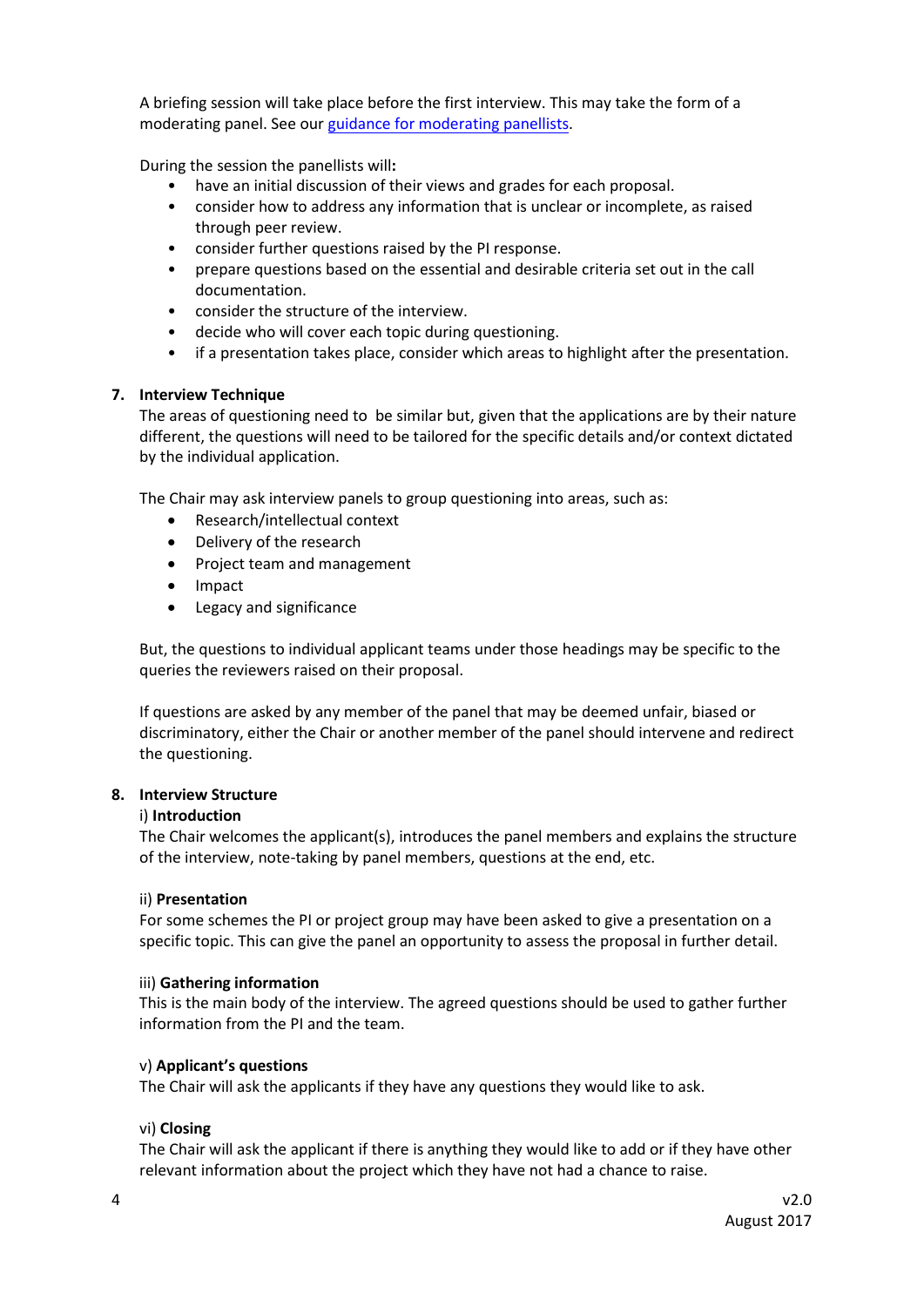The Chair will inform the applicant what will happen next in the process and when they can expect to receive the outcome.

### <span id="page-4-0"></span>**9. Selection**

After each interview, the panel will have the opportunity to discuss the proposal in order to come to an initial assessment of the submission. All interview evidence should be reviewed, including the proposals, reviewer comments, PI's response (if applicable) and notes from the interviews. Applicants should be assessed against the criteria for the scheme, and panel members should consider only the evidence presented in the application and during the interview and not take prior knowledge of the applicant(s), institution(s) or partner(s) into account. The Chair should ensure that all relevant information is covered, and that the same standards are applied to all applicants.

After all interviews have taken place, panellists will agree a final grade for each application and decide the ranked order of the proposals, using the grading scale.

# <span id="page-4-1"></span>**10. Feedback to applicants**

The panel should consider the feedback to give to unsuccessful applicants. There may also be feedback for successful applicants, for example, specific conditions, areas they need to develop or other issues which may have been raised. Feedback will be agreed at the end of the meeting and will be included by the AHRC as part of the outcome process, in agreement with the Chair. Maintaining confidentiality is paramount and the Chair should remind panellists that it is vital that they do not divulge or discuss panel meeting outcomes with individuals outside the meeting.

All announcements of outcomes and funding decisions will be made by the AHRC. Any panel member who is asked directly for feedback by applicants should refuse and advise applicants to direct such requests to the AHRC.